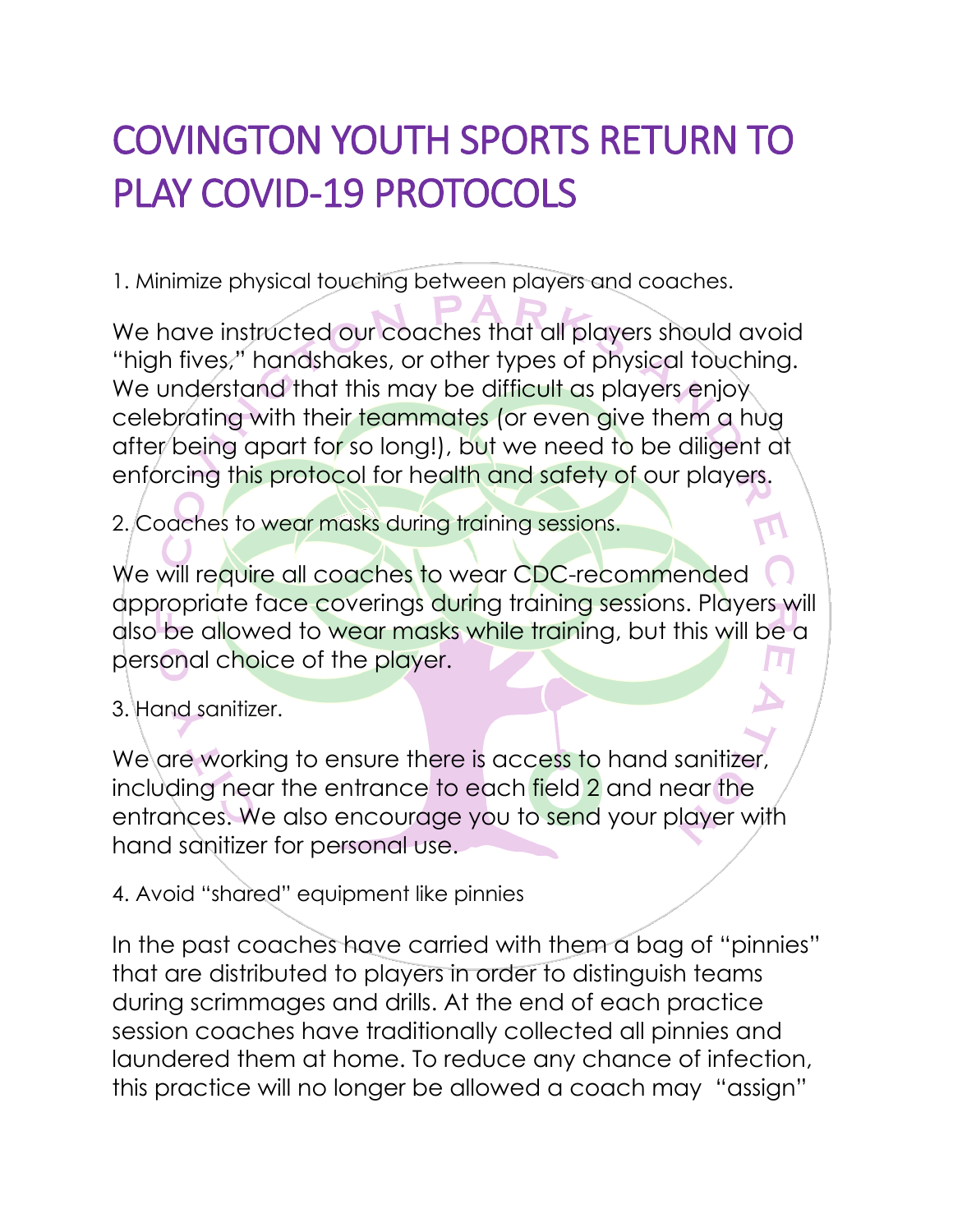each player their own pinnie, and players will be responsible to bring them to each practice session if the coach chooses to do continue the use of pinnies.

5. Reduce players touching practice equipment.

We have traditionally asked our players to assist with collecting training equipment (small goals, marking poles, discs, ball bags, etc.) after each practice session and returning it to the coach or clubhouse. In order to avoid unnecessary touching by players on this equipment, we will be temporarily asking our coaches or our staff to handle all of the retrieval and storage of equipment.

6. Avoid large gatherings or lines of players.

At some of age groups (especially younger age groups) we will typically bring the entire age group together to learn a skill or drill, and then smaller groups will disperse to work on it. We will ask that you be temporarily suspend this practice of assembling large groups, and we have instructed all coaches to ensure that any lines of players during drills must maintain appropriate social distancing (6 feet a part).

7. Clubhouse/Dugout Cleaning and Use.

The clubhouse and dugouts will be cleaned and disinfected daily, as will the railings leading down the stairs outside of the clubhouse. To limit traffic in the clubhouse we ask that members enter the clubhouse only for official business with our staff.

8. Increased signage throughout the fields.

We are working to post reminder signage throughout our fields to remind all players and spectators to maintain social distancing.